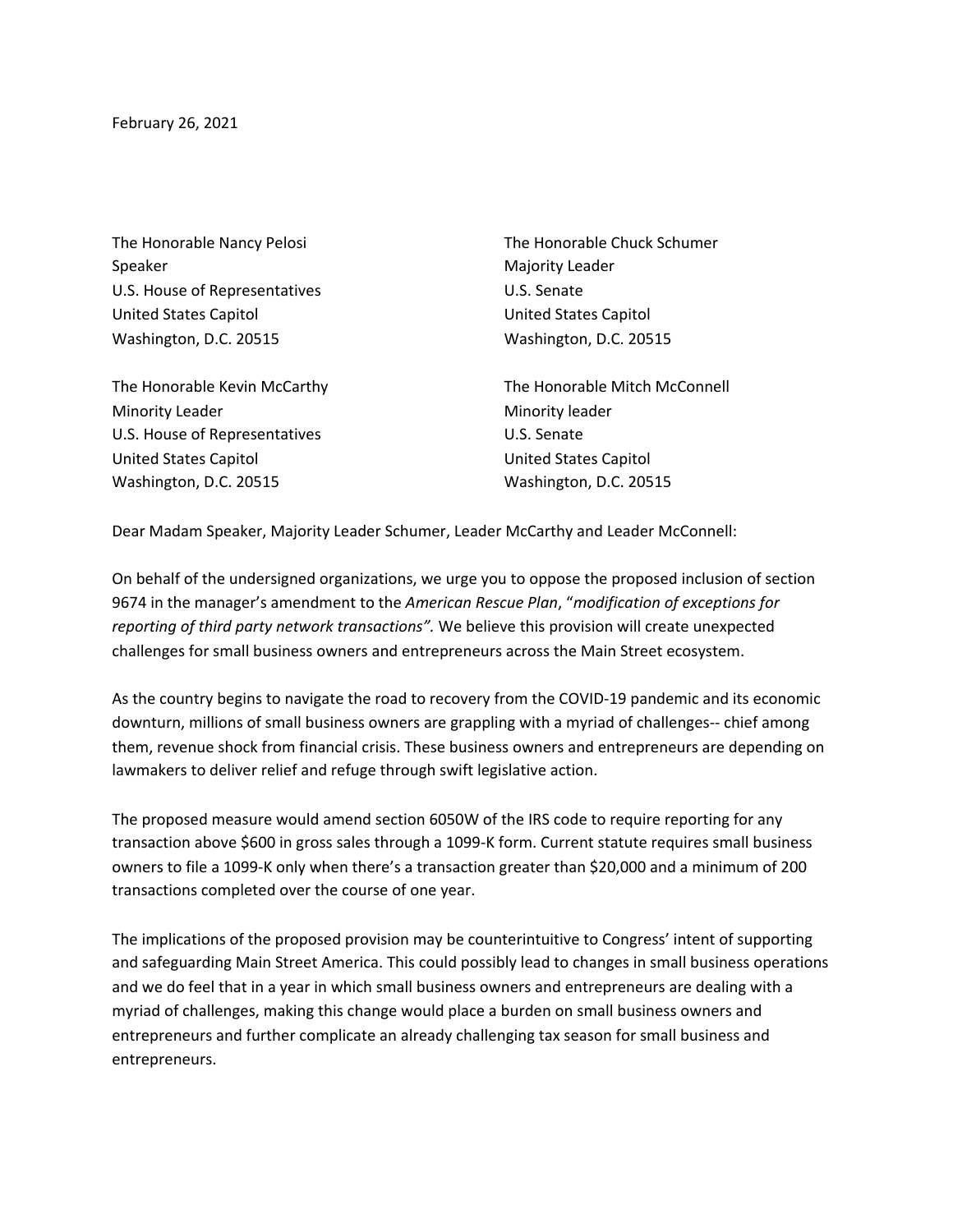We believe there is a time and place to have a robust policy conversation related to 1099K reporting thresholds, however, we encourage Congress to remain focused on supporting small business owners and entrepreneurs in recovering from the devastating impact of the COVID-19 pandemic.

Sincerely,

These leaders from around the country:

AnnexTech Partners Asian/Pacific Islander American Chamber of Commerce and Entrepreneurship (National ACE) Association for Enterprise Opportunity (AEO) Association of Women's Business Centers (AWBC) Audacity Fund Boston Impact Initiative CDC Small Business Finance CommonWealth Kitchen Communities Unlimited ConnectUP! Institute Eickhof Creative Shop Etsy Gusto Human Capital Strategies & Solutions Innovate Coalition Inc. National Asian American Chamber of Commerce (National ACE) National Association for the Self-Employed (NACE) National Association of Women Business Owners (NAWBO) Native Women Lead Pacific Community Ventures Page 30 Coalition Partners for Rural Transformation PeopleFund Prosperity Now Roanhorse Consulting Rutgers Center for Urban Entrepreneurship and Economic Development Small Business & Entrepreneurship Council Social Impact Strategies Group U.S. Black Chambers, Inc. (USBC) U.S. Chamber of Commerce United States Hispanic Chamber of Commerce (USHCC) Virginia Asian Chamber of Commerce Women Impacting Public Policy (WIPP) XXcelerate